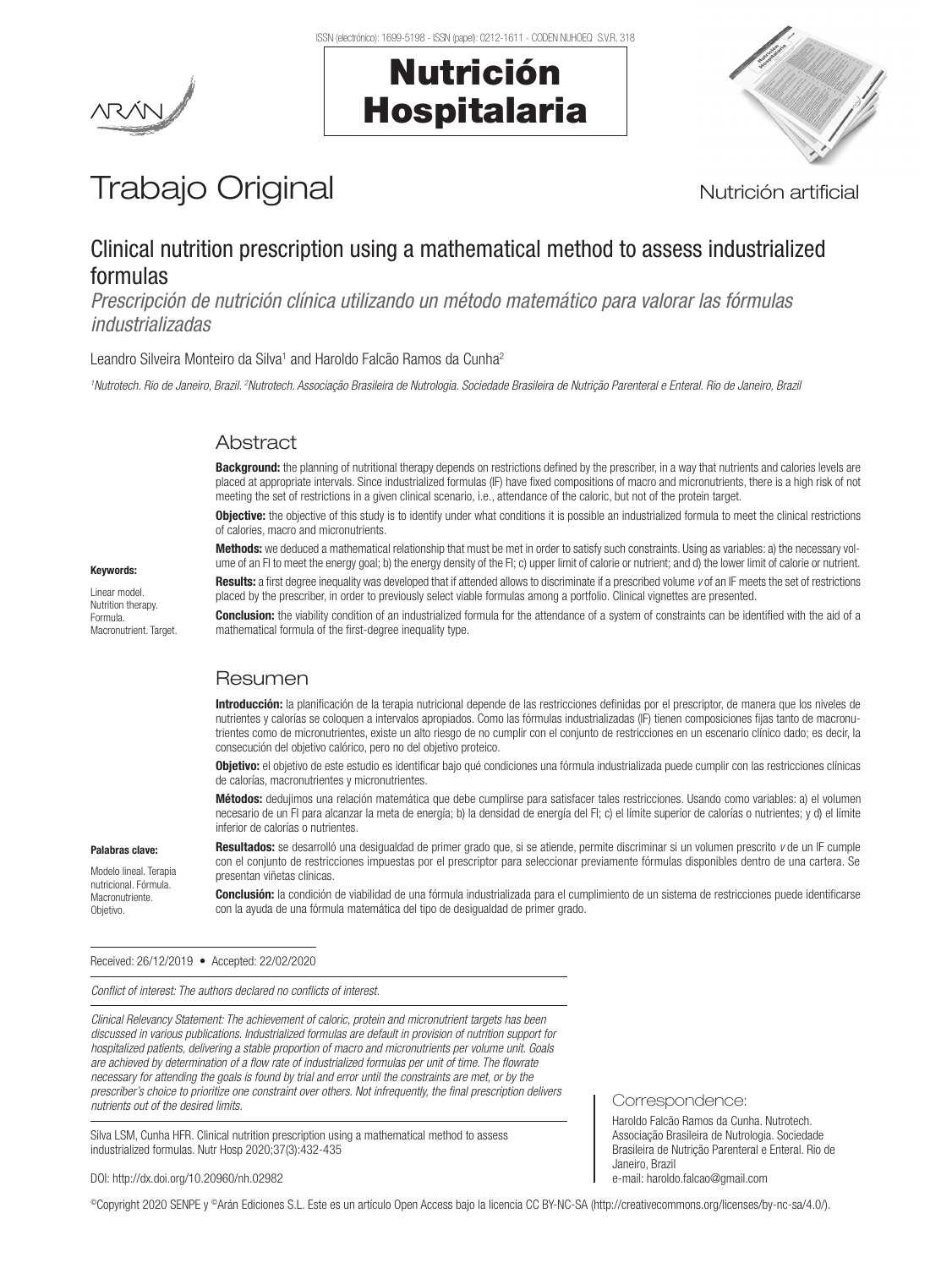#### INTRODUCTION

For nutrients to have beneficial effects on health, they must be offered in adequate doses, within maximum and minimum limits. The establishment of what is appropriate (maximum and minimum limits) for each patient is determined by the prescriber and constitutes a critical part of the decision-making process. In other words, the decision-making process consists in establishing maximum and minimum ranges not only for the calories but also for each of the macro and micronutrients. Societies of experts compile recommendations based on the best evidence, also expressing them through constraints, with upper and lower limit limits, for example caloric supply between 25 and 30 kcal.kg-1.d-1 (1).

For patients in nutritional therapy industrialized formulas (IF) constitute the means to supply nutrients and to meet nutritional goals is necessarily related to a daily flow given by the volume infused per unit of time.

However, since calories, proteins or any other nutrients that may become clinically relevant are linked to this flow, there is a risk of not meeting the restrictions for a given clinical circumstance. An example is the difficulty of meeting current protein targets with the formulas available in the market, usually with less protein than necessary, thanks to the use of protein supplement (2), complementary modalities such as supplementary parenteral nutrition (3), or acceptance of a nutritional load above the desired level in order to allow the fulfillment of currently important restrictions.

The IF flow prescription is found by trial and error, erratically, until the constraints are met, or by the prescriber's choice to prioritize one constraint over others. Not infrequently, the final prescription delivers nutrients out of the desired limits.

In order to improve the efficiency of the IF selection process, it is convenient to have prior knowledge of its potential adequacy to the proposed system of restrictions for each patient.

The objective of this study is to show under what conditions it is possible an industrialized formula to meet the clinical restrictions of calories, macro and micronutrients. To do so, we deduce a mathematical relationship that must be met in order to satisfy such constraints.

#### METHODS

The energy prescriptions place the energy (or caloric) supply between two extremes: *Methodos*

$$
e^{m i n} \leq \rho^e \cdot v_e \leq e^{m i n} \quad (1)
$$

where

**volumere**<br>
and **conventional by energy⊂** <sup>ν</sup> *byener gy lF energydensity lF* <sup>ρ</sup> *:* ∈ *e max: superior limit of energy e* ρ*e* : *energy density* ∈ *IF* ν*e* : *volume required by energy* ∈ *IF e min: inferior limit of energy*

*: sup max r itofenergy*

Rewriting equation I, we obtain the volume effect of the energy restriction: *e e l min min e e l*

$$
\frac{e^{m\hbar n}}{\rho^e}\leq V_e\leq \frac{e^{m\alpha x}}{\rho^e}\quad (||)
$$

 $\rho^{\circ}$   $\rho^{\circ}$ <br>
Similarly, any and all nutrients will be placed between two<br>
tremes in the medical prescription:<br>  $n_j^{min} \le \rho_j \cdot v_j \le n_j^{max}$  (III)<br>
where:<br>  $v_i$  volume required by nutrient  $j \in \mathbb{F}$ extremes in the medical prescription: *j j j j e e r*<br>selver and all mutriants will be α

$$
n_j^{min} \le \rho_j \cdot \nu_j \le n_j^{max} \quad (III)
$$

where: *e erio*

$$
\mathbf{v}_j
$$
 volume required by nutrient  $j \in \mathbb{F}$   
\n $\rho_j$  density of nutrient  $j \in \mathbb{F}$   
\n $n_j^{\text{max}}$  superior limit of nutrient  $j$   
\n $n_j^{\text{min}}$  inferior limit of nutrient  $j$ 

Rewriting equation III, we obtain the volume effect of the nutrient restriction: on III, we obtain the <mark>v</mark> *n* III we obtain the volu *m<sub>j</sub>*  $\cdot$  *michol mint*  $\circ$ ng equation III, we obtain the vo

$$
\frac{n_j^{min}}{\rho_j} \le \nu_j \le \frac{n_j^{max}}{\rho_j} \quad (IV)
$$

The volume administered to the patient, however, is not some*j i i i i j i i i i i j j i i i i i i i j j j j j j i i i j j j j i i i j j i i i j j i i i j j i i i j j i i i j j* no negative volume. Thus: *j* ρ *j*  $\sim$   $\sim$ *i*cal or a thing of imaginatic<br><sup>b</sup>lume. Thus:  $\frac{1}{2}$  volume. Thus: *j j j j j*

$$
\begin{aligned} \mathbf{v}_e &\ge 0\\ \mathbf{v}_j &\ge 0 \end{aligned}
$$

**y**, it is a real دا<br>،+  $\frac{1}{2}$ יי<br>יי In the same way, it is a real and equal quantity for all constraints, be they nutrients or energy. Thus;<br> *e*<sup>*min*</sup> *e*<sup>*max*</sup> same way, it is a real

$$
\frac{e^{m i n}}{\rho^e} \le \nu \le \frac{e^{m a x}}{\rho^e} \qquad (V)
$$
\n
$$
\frac{n_j^{m i n}}{\rho_j} \le \nu_j \le \frac{n_j^{m a x}}{\rho_j} \qquad (V)
$$

num constraints, we have to choose a volum ⎩⎪  $\overline{ }$ <sup> $'$ </sup> *,* ≤ ( ) ν *Vll* To meet all minimum constraints, we have to choose a volume *<sup>j</sup> n min max* ν *<sup>n</sup>* ≤ ≤ ( ) *vi* such that: *j*

$$
m\acute{a}x\left\{\frac{e^{m\acute{a}}}{\rho^e},\frac{n_j^{m\acute{a}}}{\rho_j}\right\}\leq v\quad\text{(VII)}
$$

*e a different we have to choose*  $\sim$ ⎩⎪ maximum constraints, we *v*imum constraints w *j e m*<sup>γ</sup> *f*<br>To satisfy all the maximum constraints, we have to choose a<br>lume such that: *j* volume such that:  $\max\left\{\frac{e^{m\ln}}{\rho^e}, \frac{n_j^{m\ln}}{\rho_j}\right\} \le \nu$ <br>
fy all the maximum constrain<br>
that:<br>  $\nu \le m/n \left\{\frac{e^{m\alpha x}}{e^{m\alpha x}}, \frac{n_j^{m\alpha x}}{e^{m\alpha x}}\right\}$ 

$$
v \leq m/n \left\{ \frac{e^{max}}{\rho^e}, \frac{n_j^{max}}{\rho_j} \right\} \quad \text{(VIII)}
$$

*e*<br> **e** the following restriction: *j* ιe following restr ⎩⎪ ⎭⎪ ∟<br>the following restrict ⎬ ⎪ Therefore, we have the following restriction: ρ ρ

$$
\text{max}\left\{\frac{e^{m\text{in}}}{\rho^e}, \frac{n_j^{\text{min}}}{\rho_j}\right\} \le \nu \le \text{min}\left\{\frac{e^{m\text{in}}}{\rho^e}, \frac{n_j^{\text{max}}}{\rho_j}\right\} \quad (\text{[X})
$$

*i* volume mu *e* of a solution to a formula becomes *j j* ume must be ⎬ ⎪ ≤ itive real quar ne must be a positive real quantity, *j* a solution to a formula bec ⎩⎪ j. ⎭⎪ a formula becomes: *lX* real quantity, t condition of existence of a solution to a formula becomes:  $\left[ \begin{array}{cc} \rho & P_j \end{array} \right]$   $\left[ \begin{array}{cc} \rho & P_k \end{array} \right]$ <br>Since the chosen volume must be a positive real quantity, the

$$
\text{max}\left\{\frac{e^{\text{min}}}{\rho^e}, \frac{n_j^{\text{min}}}{\rho_j}\right\} \le \text{min}\left\{\frac{e^{\text{max}}}{\rho^e}, \frac{n_j^{\text{max}}}{\rho_j}\right\} \quad (\text{X})
$$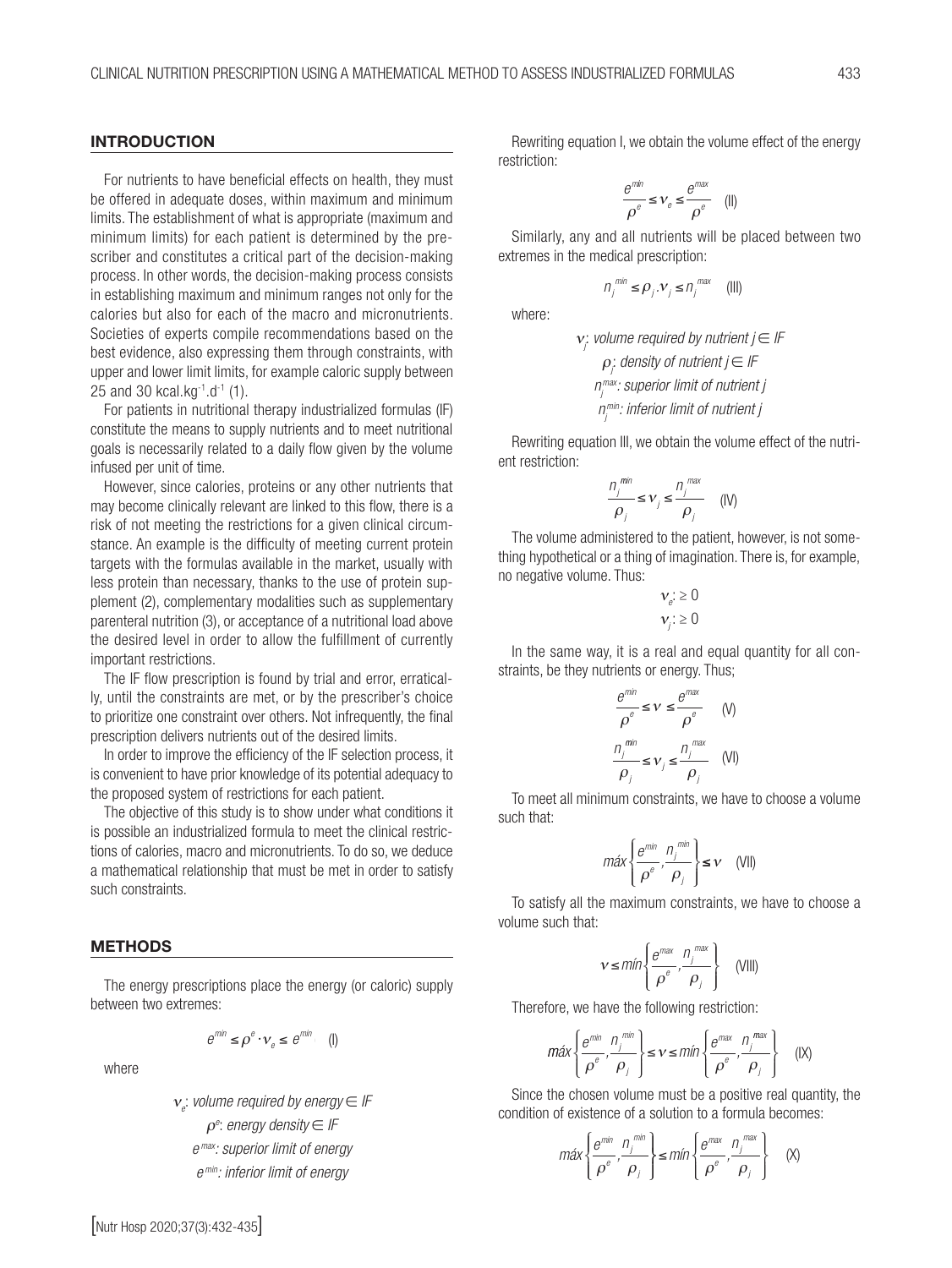Or stated literally: the condition for an industrialized formula to meet a constraint system is that the maximum volume between the minimum service volumes of each restriction is less than or equal to the minimum volume between maximum volumes to meet each restriction.

Let's exemplify in clinical vignettes.

#### CLINICAL CASE 1

Let patient P with the following weights and goals to be met:

a) weight  $= 70$  kg

b) caloric goal  $e = 25$  a 30 kcal.kg<sup>-1</sup>.d<sup>-1</sup>

c) protein goal  $p = 1.2$  a 1.5 g ptn.kg<sup>-1</sup>.d<sup>-1</sup>

Let a proposed enteral formula to meet the goals described above containing

a) caloric density  $\rho = 1500$  kcal.l<sup>-1</sup>

b) protein density  $j = 60$  g ptn.l<sup>-1</sup>

The system of restrictions to be met by the formula will be composed of the following intervals:

1. 25  $\leq e \leq 30$ 

2. 1.2 ≤ *p* ≤ 1.5

Replacing in the equation X the terms, we have in the term of the left or "maximum volume" among minimal volumes:

*máx*  $\frac{25 \times 70}{1500}$ ,  $\frac{1}{2}$ 1500  $1.2 \times 70$  $\frac{25 \times 70}{1500}, \frac{1.2 \times}{60}$ ⎩  $\bigg\}$ ⎭

 $m\acute{a}x$  {1.17 |; 1.4 |} = 1.4 liters of IF

Replacing in the equation X the terms, we have in the term of the right or "minimums" among maximal volumes:  $\frac{1}{2}$ ums" ai

*mín*  $\frac{30 \times 70}{1500}$ ,  $\frac{1}{1}$ 1500  $\frac{30 \times 70}{1500}$ ,  $\frac{1.5 \times}{80}$  $\overline{a}$ ⎫ ⎬ ⎭ 70 60

 $min\{1.4 \mid 1.75\}\} = 1.4$ 

Since Max  $\{1.4\} \leq$  Min  $\{1.4\}$ , then we have that the formula meets the constraint system and can comply.

## **CLINICAL CASE 2**

Let patient P with the following weights and goals to be met:  $\ddot{\phantom{a}}$ 

a) weight = 120 kg

- b) caloric goal = 12 to 14 kcal.kg<sup>-1</sup>.d<sup>-1</sup>
- c) protein goal  $p = 1.8$  to 2.2 g ptn.kg<sup>-1</sup>.d<sup>-1</sup>

Let a proposed enteral formula to meet the goals described above containing<br>
<sup>2</sup><br>
<sup>2</sup><br>
<sup>2</sup>

a) caloric density  $\rho = 1280$  kcal.l<sup>-1</sup>  $\overline{a}$ ric density  $\rho$  = 12  $\,$ 

b) protein density  $j = 75$  g ptn.l<sup>-1</sup>

The system of restrictions to be met by the formula will be composed of the following intervals:

a) 12 ≤ *e* ≤ 14 *clase*3

b)  $1.8 \le p \le 2.2$ 

Replacing in the equation X the terms, we have in the term of the left or "maximum volume" among minimal volumes:

$$
\max\left\{\frac{12 \times 120}{1280}, \frac{1.8 \times 120}{75}\right\}
$$

$$
\max\left\{1.73; 2.88\right\} = 2.88
$$

Replacing in the equation X the terms, we have in the term of the right or "minimums" among maximal volumes <sup>⎧</sup> × × <sup>⎨</sup> ⎫ *min , .* 14 120 2 2 120

$$
min\left\{\frac{14 \times 120}{1280}, \frac{2.2 \times 120}{75}\right\}
$$

*mín* {1.31; 3.52} = 1.31

Since  $\{2.88\} \leq M$ in  $\{1.31\}$  is a false statement, then we have that the formula does not meet the constraint system and cannot comply. *mply.*  $\overline{\phantom{a}}$ 

#### $CLINICAL CASE 3$ nL) ICAL CASE ⎩ 70  $\overline{a}$ *min , .*  $\overline{\phantom{a}}$ 1 5  $\overline{\phantom{a}}$ 70

Let patient P with the following weights and goals to be met:

- a) weight  $= 90$  kg<br>b)  $\epsilon_0$  and  $\epsilon_1$  and  $\epsilon_2$
- b) caloric goal  $e = 28$  to 30 kcal.kg<sup>-1</sup>.d<sup>-1</sup>  $\frac{1}{2}$ aloric goal  $e = 28$  to 30<br>  $\therefore$  **protein goal p**  $\therefore$  0.8 to 1.
- c) protein goal  $p = 0.8$  to 1.2 g ptn.kg<sup>-1</sup>.d<sup>-1</sup> j. c) protein goal  $p = 0.8$  to 1
- d) carbohydrate goal  $c = 100$  to 150 g.d<sup>-1</sup> (new restriction added)

Let a proposed enteral formula to meet the goals described<br>ove containing above containing 1 8 120

- a) caloric density  $\rho = 1000$  kcal.<sup>[-1</sup>] we containing<br>a) caloric density  $\rho = 100$
- b) protein density  $j = 40$  g.l<sup>-1</sup>
- c) carbohydrate density  $c = 81$  g.l<sup>-1</sup>

*C*, carbonyarate density  $c = 0.1$  g.i.<br>The system of restrictions to be met by the formula will be The system of restrictions to be

- a)  $28 \le e \le 30$
- b)  $0.8 \le p \le 1.2$
- c)  $100 \le c \le 150$

Replacing in the equation X the terms, we have in the term of the left or "maximum volume" among minimal volumes:

$$
\max \left\{ \frac{28 \times 90}{1000}, \frac{0.9 \times 90}{40}, \frac{100}{91} \right\}
$$

*máx* {2.52; 1.8; 1.23} = 2.52 *max* 1000 40 91 <sup>⎧</sup> × × <sup>⎨</sup> ⎩  $\frac{2}{2}$ 

Replacing in the equation X the terms, we have in the term of the right or "minimals" among maximal volumes

$$
\text{min}\left\{\frac{30 \times 90}{1000},\frac{1.2 \times 90}{40},\frac{150}{91}\right\}
$$

*mín* {2.70; 2.70; 1.85} = 1.85

Since Máx  $\{2.52\} \leq Mín \{1.85\}$  is a false statement, then we have that the formula does not meet the constraint system and cannot comply.